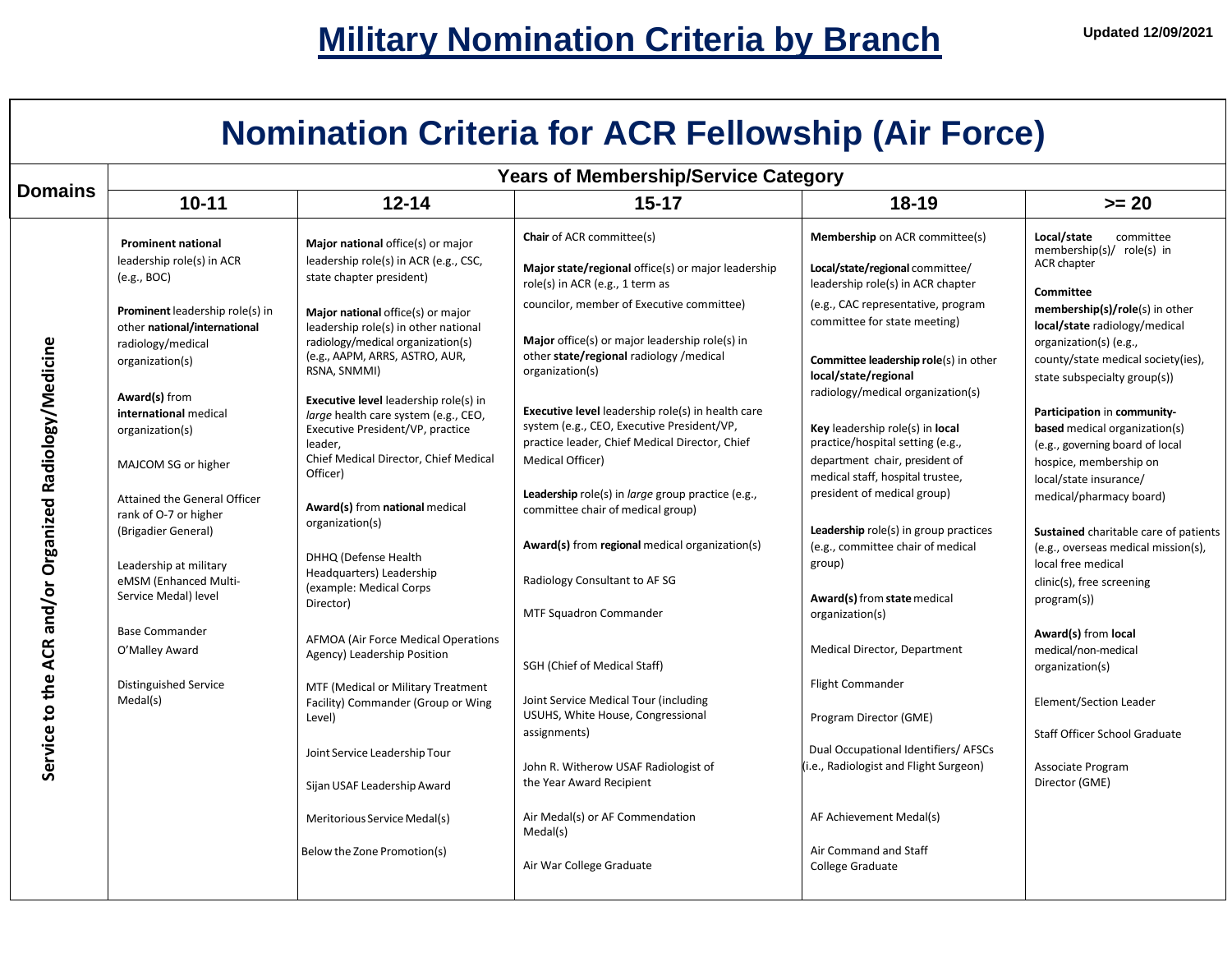|                                                            | International recognition in<br>teaching; award(s) for teaching                                                 | National recognition in teaching;<br>award(s) for teaching                                                                                             | <b>Regional</b> recognition in teaching; award(s)<br>for teaching                                                                                                  | <b>State</b> recognition in teaching; award(s) for<br>teaching                                                                                                                                                                                                                                                                                               | <b>Local</b> recognition in teaching;<br>award(s) for teaching                                                                                                                                                                                              |
|------------------------------------------------------------|-----------------------------------------------------------------------------------------------------------------|--------------------------------------------------------------------------------------------------------------------------------------------------------|--------------------------------------------------------------------------------------------------------------------------------------------------------------------|--------------------------------------------------------------------------------------------------------------------------------------------------------------------------------------------------------------------------------------------------------------------------------------------------------------------------------------------------------------|-------------------------------------------------------------------------------------------------------------------------------------------------------------------------------------------------------------------------------------------------------------|
| ৳                                                          | International reputation as<br>teacher evidenced by multiple<br>invited lectureships/visiting<br>professorships | National reputation as teacher<br>evidenced by invited presenter of<br>multiple refresher courses/ seminars<br>and/or invited<br>lectureships/visiting | Regional reputation as teacher evidenced by<br>invited presenter of refresher course(s)/<br>seminar(s) and/or invited lectureship(s)/ visiting<br>professorship(s) | State reputation as teacher evidenced<br>by invited presenter of refresher<br>course(s)/seminar(s) and/or invited<br>lectureship(s)/ visiting professorship(s)                                                                                                                                                                                               | Local reputation as teacher<br>evidenced by invited presenter of<br>clinical conference(s) and/or<br>invited lectureship(s)                                                                                                                                 |
| eaching<br><b>Naology</b><br>⊢<br><b>Outstanding</b><br>Rā |                                                                                                                 | professorships<br>Chair of large academic<br>Radiology/Radiation Oncology<br>department                                                                | Chair of academic Radiology/Radiation<br>Oncology department<br>Vice-Chair of large academic Radiology/ Radiation<br>Oncology department                           | Vice-Chair of academic<br>Radiology/Radiation Oncology<br>department<br>Director of residency program or<br>fellowship program<br>Leadership position(s) in academic<br>program (e.g., division chief,<br>section head)<br>Completed Term as Course<br><b>Medical Director for Enlisted</b><br>Training Program (Radiography/<br>Ultrasound/CT/ MR Students) | <b>Director</b> of medical<br>student/graduate student<br>course/program<br>Excellent service as faculty<br>member in <i>academic</i> setting for<br>$>15$ years<br>Participation as clinical faculty<br>in <i>non-academic</i> setting for $> 15$<br>years |
|                                                            |                                                                                                                 |                                                                                                                                                        |                                                                                                                                                                    |                                                                                                                                                                                                                                                                                                                                                              |                                                                                                                                                                                                                                                             |

| ω<br>흓<br>Clinical<br>and/or<br>Liter<br>$\circ$<br>ౚ<br>Radiolo<br>ntributior<br>Йñ<br>රි<br>동<br>sear<br>ificant<br>Signit<br>ة | International reputation as<br>researcher/investigator/author as<br>evidenced by works<br>presented/shared/used by others<br>in radiological<br>sciences/medicine<br><b>Extraordinary original</b><br>contributions to field(s) of<br>diagnostic radiology/<br>interventional radiology/<br>nuclear medicine/ radiation<br>oncology and/or medical<br>physics | <b>National reputation as</b><br>researcher/investigator/author as<br>evidenced by works presented/<br>shared/used by others in<br>radiological sciences/medicine<br>Substantive original contributions to<br>field(s) of diagnostic radiology/<br>interventional radiology/ nuclear<br>medicine/radiation oncology and/or<br>medical physics<br>Lead investigator on national<br>collaborative trials<br>Leadership role in national<br>Institutional Review Board (IRB) | Regional reputation as researcher/<br>investigator/author as evidenced by works<br>presented/shared/used by others in<br>radiological sciences/medicine<br>Significant original contributions to field(s) of<br>diagnostic radiology/ interventional<br>radiology/nuclear medicine/radiation oncology<br>and/or medical physics<br>Major investigator on local institutional<br>collaborative trials<br>Participant in national Institutional<br>Review Board (IRB) | State reputation as researcher/<br>investigator/author as evidenced by<br>works presented/shared/used by<br>others in radiological sciences/<br>medicine<br><b>Notable</b> original contributions to field(s)<br>of diagnostic radiology/interventional<br>radiology/nuclear medicine/radiation<br>oncology and/or medical physics<br>Leadership role in local<br>Institutional Review Board (IRB) | Local reputation as<br>researcher/investigator/author<br>as evidenced by works presented/<br>shared/used by others in<br>radiological<br>sciences/medicine<br>Record of original contributions<br>to field(s) of diagnostic<br>radiology/interventional<br>radiology/nuclear<br>medicine/radiation oncology<br>and/or medical physics<br>Participant in local Institutional<br>Review Board (IRB) |
|-----------------------------------------------------------------------------------------------------------------------------------|---------------------------------------------------------------------------------------------------------------------------------------------------------------------------------------------------------------------------------------------------------------------------------------------------------------------------------------------------------------|---------------------------------------------------------------------------------------------------------------------------------------------------------------------------------------------------------------------------------------------------------------------------------------------------------------------------------------------------------------------------------------------------------------------------------------------------------------------------|---------------------------------------------------------------------------------------------------------------------------------------------------------------------------------------------------------------------------------------------------------------------------------------------------------------------------------------------------------------------------------------------------------------------------------------------------------------------|----------------------------------------------------------------------------------------------------------------------------------------------------------------------------------------------------------------------------------------------------------------------------------------------------------------------------------------------------------------------------------------------------|---------------------------------------------------------------------------------------------------------------------------------------------------------------------------------------------------------------------------------------------------------------------------------------------------------------------------------------------------------------------------------------------------|
|-----------------------------------------------------------------------------------------------------------------------------------|---------------------------------------------------------------------------------------------------------------------------------------------------------------------------------------------------------------------------------------------------------------------------------------------------------------------------------------------------------------|---------------------------------------------------------------------------------------------------------------------------------------------------------------------------------------------------------------------------------------------------------------------------------------------------------------------------------------------------------------------------------------------------------------------------------------------------------------------------|---------------------------------------------------------------------------------------------------------------------------------------------------------------------------------------------------------------------------------------------------------------------------------------------------------------------------------------------------------------------------------------------------------------------------------------------------------------------|----------------------------------------------------------------------------------------------------------------------------------------------------------------------------------------------------------------------------------------------------------------------------------------------------------------------------------------------------------------------------------------------------|---------------------------------------------------------------------------------------------------------------------------------------------------------------------------------------------------------------------------------------------------------------------------------------------------------------------------------------------------------------------------------------------------|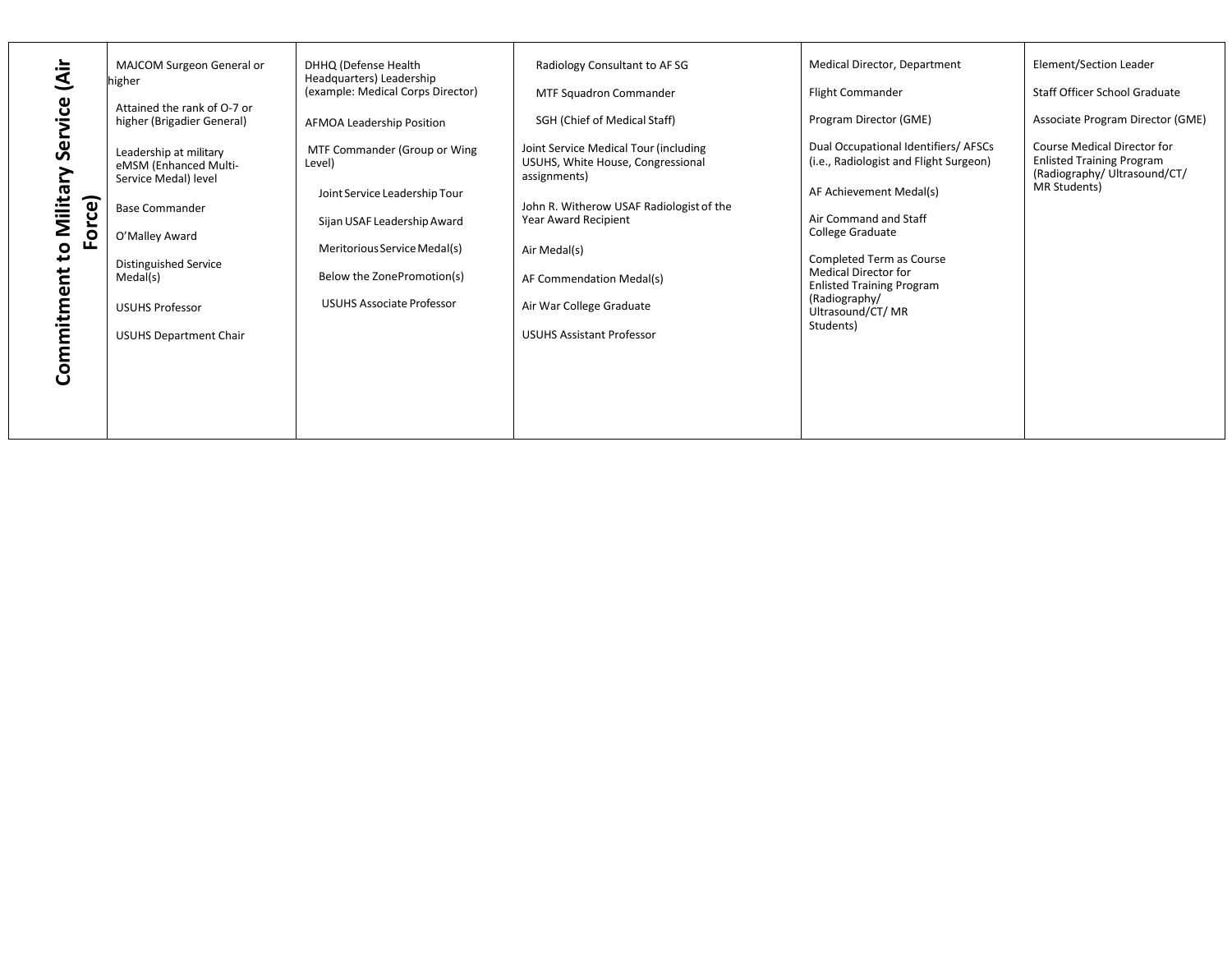## **Nomination Criteria for ACR Fellowship (Army)**

|                                                                          | <b>Years of ACR Membership/Service Category</b>                                                                                                                                                                                                                                                                                                                                                                                                                                                                                     |                                                                                                                                                                                                                                                                                                                                                                                                                                                                                                                                                                                                                                                                                                                                                                                                                                                                                                                                                                                                                                                                                                                                                                                                                       |                                                                                                                                                                                                                                                                                                                                                                                                                                                                                                                                                                                                                                                                                                          |                                                                                                                                                                                                                                                                                                                                                                                                                                                                                                                                                                                                              |                                                                                                                                                                                                                                                                                                                                                                                                                                                                                                                                                                                                                                                               |  |
|--------------------------------------------------------------------------|-------------------------------------------------------------------------------------------------------------------------------------------------------------------------------------------------------------------------------------------------------------------------------------------------------------------------------------------------------------------------------------------------------------------------------------------------------------------------------------------------------------------------------------|-----------------------------------------------------------------------------------------------------------------------------------------------------------------------------------------------------------------------------------------------------------------------------------------------------------------------------------------------------------------------------------------------------------------------------------------------------------------------------------------------------------------------------------------------------------------------------------------------------------------------------------------------------------------------------------------------------------------------------------------------------------------------------------------------------------------------------------------------------------------------------------------------------------------------------------------------------------------------------------------------------------------------------------------------------------------------------------------------------------------------------------------------------------------------------------------------------------------------|----------------------------------------------------------------------------------------------------------------------------------------------------------------------------------------------------------------------------------------------------------------------------------------------------------------------------------------------------------------------------------------------------------------------------------------------------------------------------------------------------------------------------------------------------------------------------------------------------------------------------------------------------------------------------------------------------------|--------------------------------------------------------------------------------------------------------------------------------------------------------------------------------------------------------------------------------------------------------------------------------------------------------------------------------------------------------------------------------------------------------------------------------------------------------------------------------------------------------------------------------------------------------------------------------------------------------------|---------------------------------------------------------------------------------------------------------------------------------------------------------------------------------------------------------------------------------------------------------------------------------------------------------------------------------------------------------------------------------------------------------------------------------------------------------------------------------------------------------------------------------------------------------------------------------------------------------------------------------------------------------------|--|
| <b>Domains</b>                                                           | $10 - 11$                                                                                                                                                                                                                                                                                                                                                                                                                                                                                                                           | $12 - 14$                                                                                                                                                                                                                                                                                                                                                                                                                                                                                                                                                                                                                                                                                                                                                                                                                                                                                                                                                                                                                                                                                                                                                                                                             | $15 - 17$                                                                                                                                                                                                                                                                                                                                                                                                                                                                                                                                                                                                                                                                                                | 18-19                                                                                                                                                                                                                                                                                                                                                                                                                                                                                                                                                                                                        | $>$ /= 20                                                                                                                                                                                                                                                                                                                                                                                                                                                                                                                                                                                                                                                     |  |
| Service to the ACR and/or Organized<br>Radiology/Medicine/Army Radiology | <b>Prominent national</b><br>leadership role(s) in ACR<br><b>BOC</b><br><b>Prominent leadership</b><br>role(s) in other<br>national/international<br>radiology/medical<br>organization(s)<br>General Officer in the US<br><b>Armed Forces</b><br><b>Commander of a MEDCEN</b><br><b>Commander</b> of a Combat Support<br>Hospital or Humanitarian Mission<br>Contingent<br>Award(s) from<br>international medical<br>organization(s)<br>Mologne Award<br>Legion of Merit<br><b>USUHS Professor</b><br><b>USUHS Department Chair</b> | Major national office(s) or major<br>leadership role(s) in ACR (e.g., CSC, state<br>chapter president)<br>Major national office(s) or major<br>leadership role(s) in other national<br>radiology/medical organization(s) (e.g.,<br>AAPM, ARRS, ASTRO, AUR, RSNA,<br>SNMMI, OTSG Consultant)<br><b>Executive level</b> leadership role(s) in large<br>health care system (e.g., CEO, Executive<br>President/VP, practice leader, Chief<br>Medical Director, Chief Medical Officer)<br>Award(s) from nationalmedical<br>organization(s)<br>Order of the Military Medical Merit<br>Deputy Commander of Clinical Services<br>(DCCS MEDCEN) - Commander MTF<br>Deputy Commander of Professional<br>Services, Combat Support Hospital<br>Chief, Radiology Dept - MEDCEN<br>Chair, Academic Radiology Department,<br>MEDCEN<br>Regional Radiology Consultant<br>Army Surgeon General's Physician<br><b>Recognition Award</b><br>Army Surgeon General's 9 Alpha<br>designator<br>Order of Military Medical Merit<br>Below the Zone Promotion(s)<br>POTUS/VPOTUS/Sec Def, JCOS,<br>Congress/Cabinet staffer/military aide<br>Senior Service College/War College<br>graduate/selectee (COL)<br><b>Meritorious Service Medal</b> | <b>Chair</b> of ACR committee(s)<br>Major state/regional office(s) or major<br>leadership role(s) in ACR (e.g., Councilor,<br>member of Executive Committee)<br>Major office(s) or major leadership role(s) in<br>other state/regional radiology/medical<br>organization(s)<br><b>Executive level</b> leadership role(s) in health care<br>system (e.g., CEO, Executive President/VP,<br>practice leader, Chief Medical Director, Chief<br><b>Medical Officer</b><br>Deputy Commander of Clinical Services MEDCEN<br>(DCCS MEDCEN) leadership position<br>Leadership role(s) in large group<br>practice (e.g., Committee chair of<br>medical group)<br>Award(s) from regional medical<br>organization(s) | Membership on ACR committee(s)<br>Local/state/regional<br>committee/<br>leadership role(s) in ACR chapter<br>(e.g., CAC representative, program<br>committee for state meeting)<br>Committee leadership role(s) in<br>other local/state/regional<br>radiology/ medical organization(s)<br>Key leadership role(s) in local<br>practice/hospital setting (e.g.,<br>Department chair, president of<br>medical staff, hospital trustee,<br>president of medical group)<br>Leadership role(s) in group practices<br>(e.g., Committee chair of medical<br>group)<br>Award(s) from state<br>medical organization(s) | Local/state<br>committee<br>membership(s)/ role(s) in<br><b>ACR</b> chapter<br>Committee membership(s)/ role(s)<br>in other local/state<br>radiology/medicalorganization(s)<br>(e.g., County/state medical<br>society(ies), state subspecialty<br>group(s))<br>Participation in community-based<br>medical organization(s) (e.g.,<br>Governing board of local hospice,<br>membership on local/ state<br>insurance/medical/pharmacy board)<br>Sustained charitable care of patients<br>(e.g., Overseas medical mission(s),<br>local free medical<br>clinic(s), free screening<br>program(s))<br>Awards(s) from local<br>medical/non-medical<br>organization(s) |  |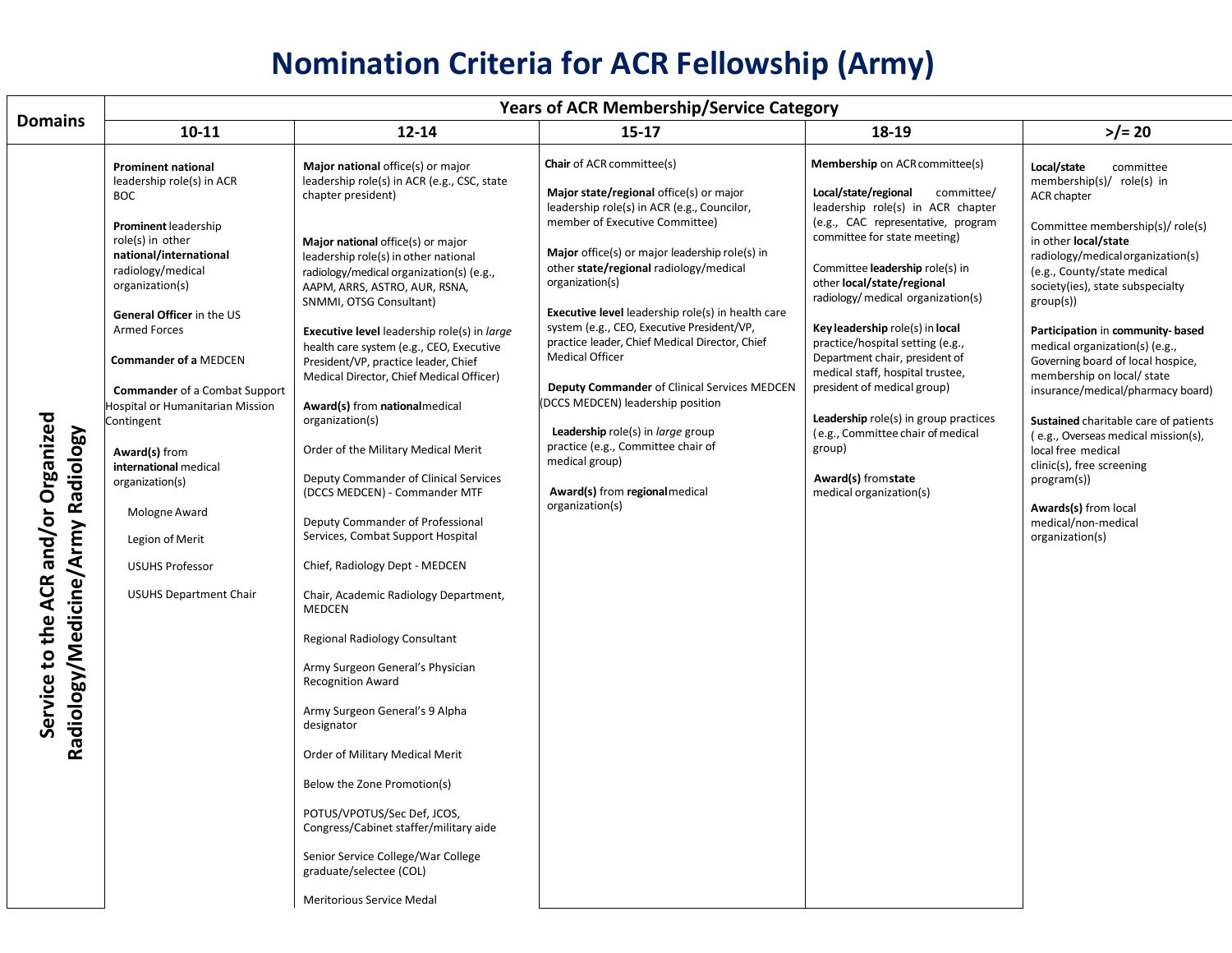|                      | International recognitionin<br>teaching; award(s) for teaching                                   | National reputation as teacher<br>evidenced by invited presenter of<br>multiple refresher courses/seminars        | <b>Regional</b> recognition in teaching; award(s) for<br>teaching                                                                                                  | <b>State</b> recognition in teaching;<br>award(s) for teaching                                                                                                | <b>Local</b> recognition in teaching;<br>award(s) for teaching                                                              |
|----------------------|--------------------------------------------------------------------------------------------------|-------------------------------------------------------------------------------------------------------------------|--------------------------------------------------------------------------------------------------------------------------------------------------------------------|---------------------------------------------------------------------------------------------------------------------------------------------------------------|-----------------------------------------------------------------------------------------------------------------------------|
| Radiology<br>ဗူ<br>튱 | International reputation as<br>teacher evidenced by<br>multiple invited<br>lectureships/visiting | and/or invited lectureships/visiting<br>professorships<br>Chair of large academic<br>Radiology/Radiation Oncology | Regional reputation as teacher evidenced by<br>invited presenter of refresher course(s)/<br>seminar(s) and/or invited lectureship(s)/ visiting<br>professorship(s) | State reputation as teacher evidenced<br>by invited presenter of refresher<br>course(s)/seminar(s) and/or invited<br>lectureship(s)/visiting professorship(s) | Local reputation as teacher<br>evidenced by invited presenter of<br>clinical conference(s) and/or invited<br>lectureship(s) |
|                      | professorships                                                                                   | department<br>National recognition in teaching;<br>award(s) for teaching                                          | Chair of academic Radiology/Radiation<br>Oncology department<br>Vice-Chair of large academic                                                                       | Vice-Chair of academic<br>Radiology/Radiation Oncology<br>department                                                                                          | <b>Director</b> of medical<br>student/graduate student<br>course/program                                                    |
|                      |                                                                                                  |                                                                                                                   | Radiology/Radiation Oncology department                                                                                                                            | Director of residency program or<br>fellowship program                                                                                                        | Excellent service as faculty<br>member in <i>academic</i> setting for                                                       |
|                      |                                                                                                  |                                                                                                                   | <b>Chief Radiology, MEDCEN</b>                                                                                                                                     | <b>Leadership</b> position(s) in academic                                                                                                                     | $>15$ years                                                                                                                 |
|                      |                                                                                                  |                                                                                                                   | Deputy Chief, Radiology, MEDCEN                                                                                                                                    | program (e.g., division chief,<br>section head)                                                                                                               | Participation as clinical faculty in<br>non-academic setting for $> 15$<br>years                                            |
|                      |                                                                                                  |                                                                                                                   |                                                                                                                                                                    |                                                                                                                                                               |                                                                                                                             |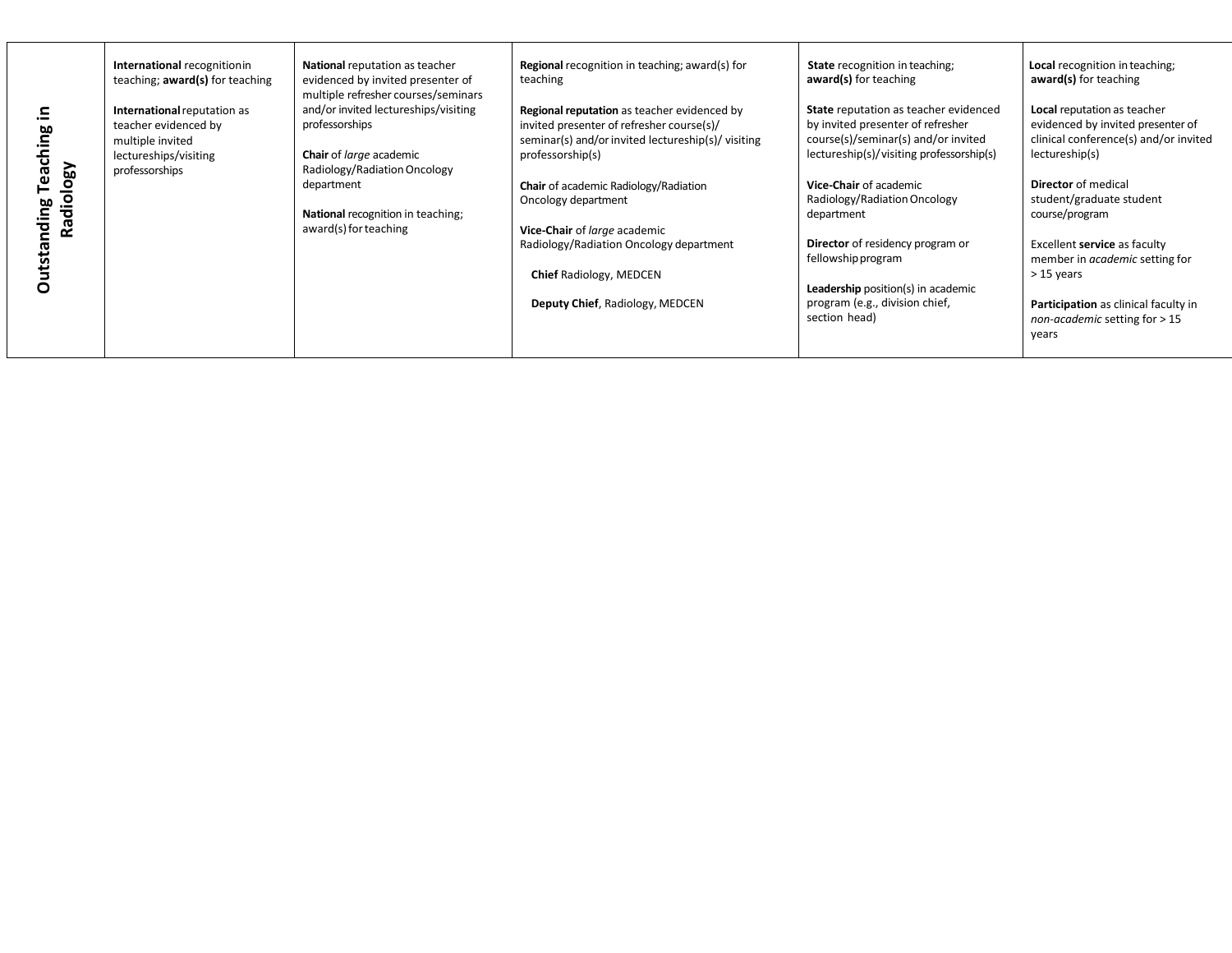| Significant Scientific or Clinical Research in Radiology and/or Significant<br>Contributions to Literature | International reputation as<br>researcher/investigator/author as<br>evidenced by works presented/<br>shared/ used by others in<br>radiological sciences/<br>medicine<br><b>Extraordinary original</b><br>contributions to field(s) of<br>diagnostic radiology/<br>interventional radiology/<br>nuclear medicine/radiation<br>oncology and/or medical<br>physics<br><b>USUHS Professor</b><br><b>USUHS Department Chair</b> | <b>National reputation as</b><br>researcher/investigator/author as<br>evidenced by works presented/<br>shared/used by others in radiological<br>sciences/medicine<br>Substantive original contributions to<br>field(s) of diagnostic radiology/<br>interventional radiology/military<br>radiology/nuclear medicine/ radiation<br>oncology and/or medical physics<br>Lead investigator on national<br>collaborative trials<br>Leadership role in national<br>Institutional Review Board (IRB)<br>Army Surgeon General's 9 Alpha<br>designator<br><b>USUHS Associate Professor</b> | Regional reputation as researcher/<br>investigator/author as evidenced by works<br>presented/shared/used by others in<br>radiological sciences/medicine<br>Significant original contributions to field(s) of<br>diagnostic radiology/interventional radiology/<br>military radiology/nuclear medicine/radiation<br>oncology and/or medical physics<br>Major investigator on local institutional<br>collaborative trials<br>Participant in national Institutional<br>Review Board (IRB)<br>Medical strategic Leadership Course<br>Command & General Staff Officer Course<br>graduate (ILE)<br>Commendation medal<br><b>USUHS Assistant Professor</b> | State reputation as researcher/<br>investigator/author as evidenced by<br>works presented/shared/used by<br>others in radiological sciences/<br>medicine<br>Notable original contributions to<br>field(s) of diagnostic radiology/<br>interventional radiology/military<br>radiology/ nuclear medicine/ radiation<br>oncology and/or medical physics<br>Leadership role in local<br>Institutional Review Board (IRB) | Local reputation as<br>researcher/investigator/author as<br>evidenced by works<br>presented/shared/used by others in<br>radiological sciences/medicine<br>Record of original contributions to<br>field(s) of diagnostic radiology/<br>interventional radiology/military<br>radiology/nuclear medicine/<br>radiation oncology and/or<br>medical physics<br>Participant in local<br><b>Institutional Review Board</b><br>(IRB) |
|------------------------------------------------------------------------------------------------------------|----------------------------------------------------------------------------------------------------------------------------------------------------------------------------------------------------------------------------------------------------------------------------------------------------------------------------------------------------------------------------------------------------------------------------|----------------------------------------------------------------------------------------------------------------------------------------------------------------------------------------------------------------------------------------------------------------------------------------------------------------------------------------------------------------------------------------------------------------------------------------------------------------------------------------------------------------------------------------------------------------------------------|-----------------------------------------------------------------------------------------------------------------------------------------------------------------------------------------------------------------------------------------------------------------------------------------------------------------------------------------------------------------------------------------------------------------------------------------------------------------------------------------------------------------------------------------------------------------------------------------------------------------------------------------------------|----------------------------------------------------------------------------------------------------------------------------------------------------------------------------------------------------------------------------------------------------------------------------------------------------------------------------------------------------------------------------------------------------------------------|------------------------------------------------------------------------------------------------------------------------------------------------------------------------------------------------------------------------------------------------------------------------------------------------------------------------------------------------------------------------------------------------------------------------------|
|------------------------------------------------------------------------------------------------------------|----------------------------------------------------------------------------------------------------------------------------------------------------------------------------------------------------------------------------------------------------------------------------------------------------------------------------------------------------------------------------------------------------------------------------|----------------------------------------------------------------------------------------------------------------------------------------------------------------------------------------------------------------------------------------------------------------------------------------------------------------------------------------------------------------------------------------------------------------------------------------------------------------------------------------------------------------------------------------------------------------------------------|-----------------------------------------------------------------------------------------------------------------------------------------------------------------------------------------------------------------------------------------------------------------------------------------------------------------------------------------------------------------------------------------------------------------------------------------------------------------------------------------------------------------------------------------------------------------------------------------------------------------------------------------------------|----------------------------------------------------------------------------------------------------------------------------------------------------------------------------------------------------------------------------------------------------------------------------------------------------------------------------------------------------------------------------------------------------------------------|------------------------------------------------------------------------------------------------------------------------------------------------------------------------------------------------------------------------------------------------------------------------------------------------------------------------------------------------------------------------------------------------------------------------------|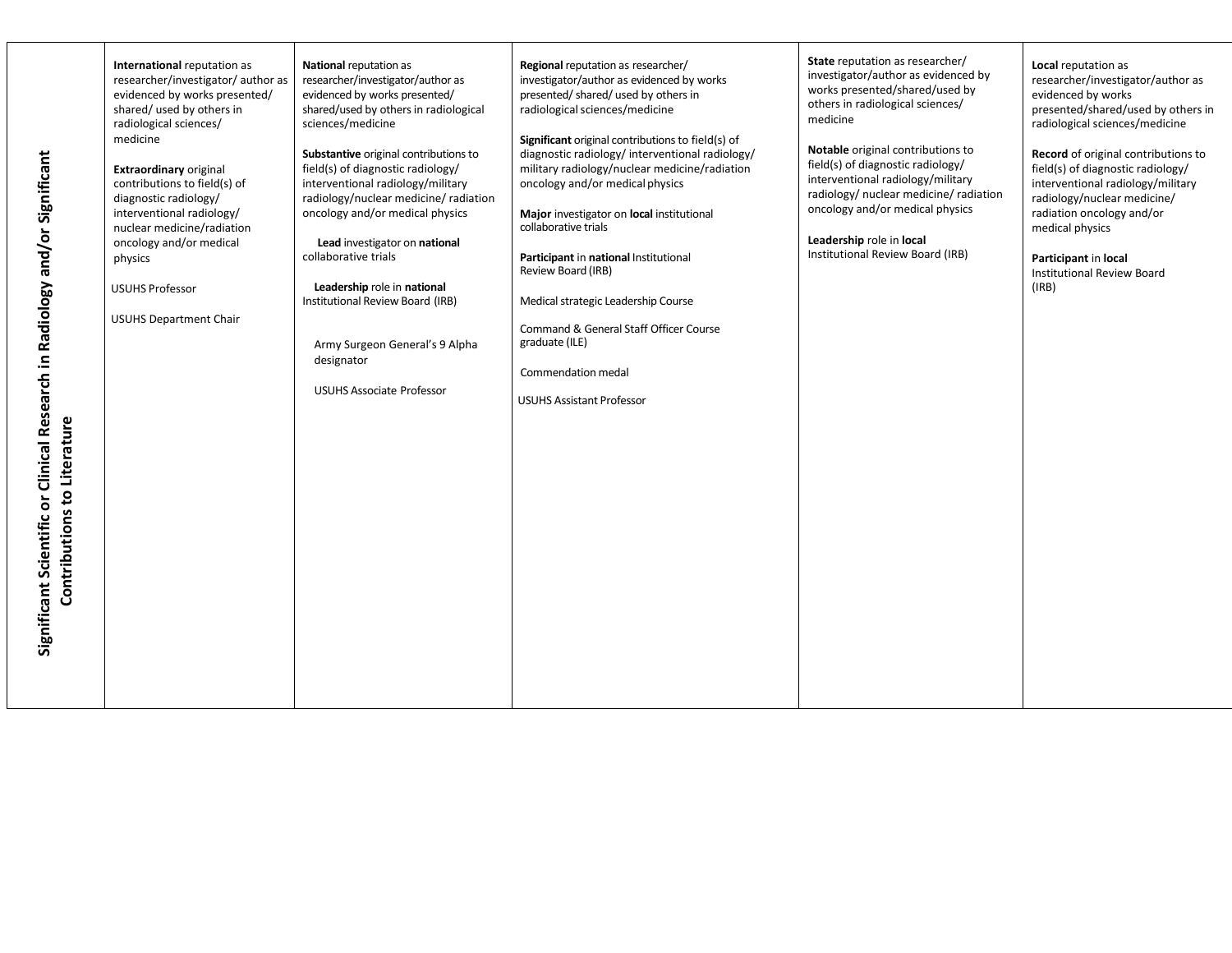|                                | General Officer in the US                             | Order of the Military Medical Merit                                      | Chief Radiology, MEDCEN                                  | Element/Section Leader                                                 |
|--------------------------------|-------------------------------------------------------|--------------------------------------------------------------------------|----------------------------------------------------------|------------------------------------------------------------------------|
|                                | <b>Armed Forces</b><br>Commander of a MEDCEN          | Deputy Commander of Clinical<br>Services (DCCS MEDCEN) -                 | Deputy Chief, Radiology, MEDCEN                          | Staff Officer School Graduate                                          |
|                                | Commander of a Combat Support                         | Commander MTF                                                            | Medical Strategic Leadership Course                      | Associate Program Director (GME)                                       |
|                                | <b>Hospital or Humanitarian Mission</b><br>Contingent | Deputy Commander of Professional<br>Services, Combat Support Hospital    | Command & General Staff Officer Course<br>graduate (ILE) | <b>Course Medical Director for Enlisted</b><br><b>Training Program</b> |
|                                | Award(s) from                                         | Chief, Radiology Dept - MEDCEN                                           | Commendation medal                                       | (Radiography/Ultrasound/CT/MR<br>Students)                             |
|                                | international medical<br>organization(s)              | Chair, Academic Radiology<br>Department, MEDCEN                          | <b>USUHS Assistant Professor</b>                         |                                                                        |
|                                | Mologne Award                                         | Regional Radiology Consultant                                            |                                                          |                                                                        |
|                                | Legion of Merit                                       | Army Surgeon General's Physician                                         |                                                          |                                                                        |
|                                | <b>USUHS Professor</b>                                | <b>Recognition Award</b>                                                 |                                                          |                                                                        |
| (Army)                         | <b>USUHS Department Chair</b>                         | Army Surgeon General's 9 Alpha<br>designator                             |                                                          |                                                                        |
|                                |                                                       | Order of Military Medical Merit                                          |                                                          |                                                                        |
|                                |                                                       | Below the Zone Promotion(s)                                              |                                                          |                                                                        |
| Commitment to Military Service |                                                       | POTUS/VPOTUS/Sec Def, JCOS,<br>Congress/Cabinet staffer/military<br>aide |                                                          |                                                                        |
|                                |                                                       | Senior Service College/War College<br>graduate/selectee (COL)            |                                                          |                                                                        |
|                                |                                                       | Meritorious Service Medal                                                |                                                          |                                                                        |
|                                |                                                       | Army Surgeon General's 9 Alpha<br>designator                             |                                                          |                                                                        |
|                                |                                                       | <b>USUHS Associate Professor</b>                                         |                                                          |                                                                        |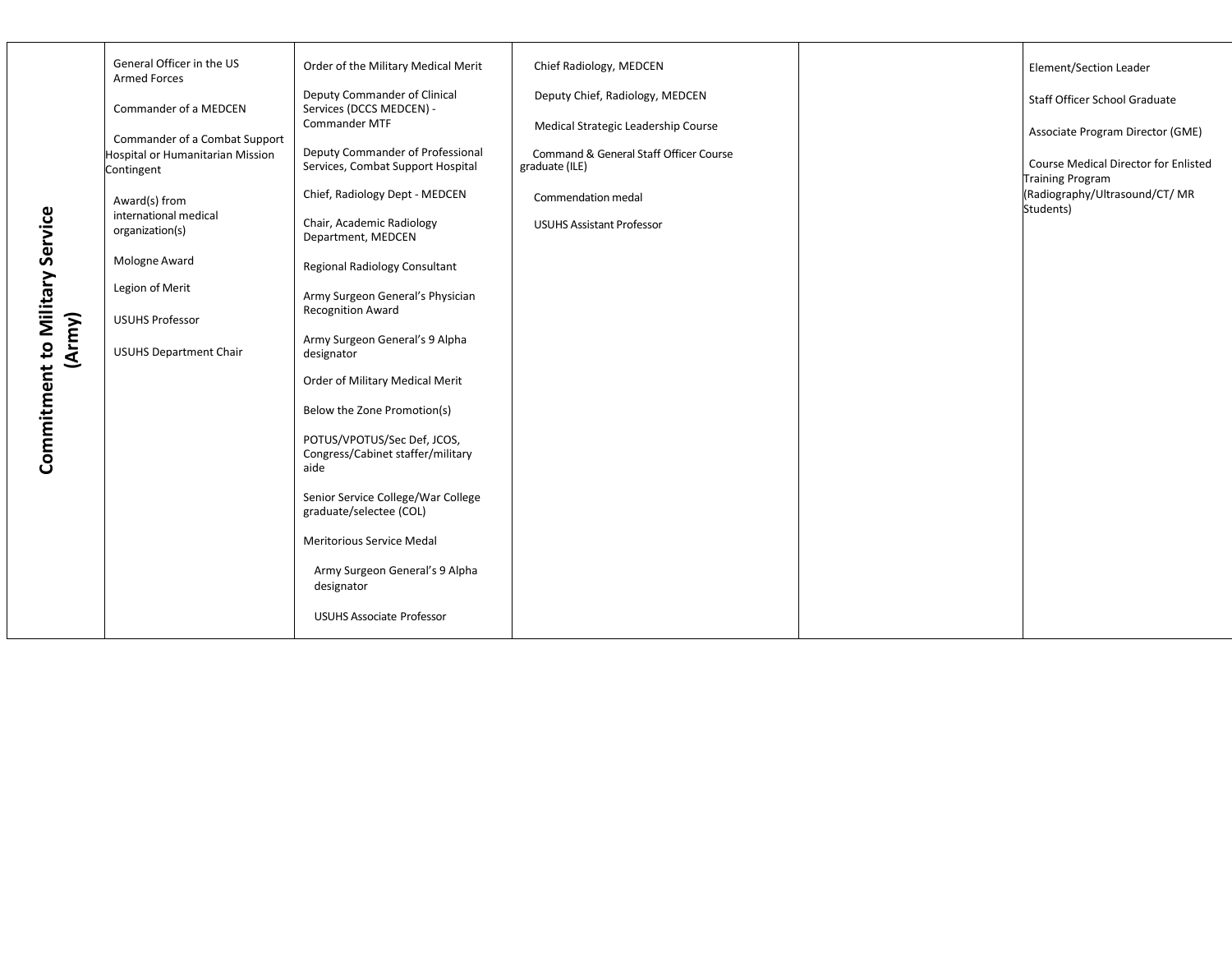## **Nomination Criteria for ACR Fellowship (Navy)**

|                                                           | <b>Years of Membership/Service Category</b>                                                                                                                                                                                                                              |                                                                                                                                                                                                                                                                                                                                                                                                                                                                                                                                                                                                   |                                                                                                                                                                                                                                                                                                                                                                                                                                                                                                                                                                                                                                                                                      |                                                                                                                                                                                                                                                                                                                                                                                                                                                                                                                                                                                                       |                                                                                                                                                                                                                                                                                                                                                                                                                                                                                                                                                                                                                                            |  |
|-----------------------------------------------------------|--------------------------------------------------------------------------------------------------------------------------------------------------------------------------------------------------------------------------------------------------------------------------|---------------------------------------------------------------------------------------------------------------------------------------------------------------------------------------------------------------------------------------------------------------------------------------------------------------------------------------------------------------------------------------------------------------------------------------------------------------------------------------------------------------------------------------------------------------------------------------------------|--------------------------------------------------------------------------------------------------------------------------------------------------------------------------------------------------------------------------------------------------------------------------------------------------------------------------------------------------------------------------------------------------------------------------------------------------------------------------------------------------------------------------------------------------------------------------------------------------------------------------------------------------------------------------------------|-------------------------------------------------------------------------------------------------------------------------------------------------------------------------------------------------------------------------------------------------------------------------------------------------------------------------------------------------------------------------------------------------------------------------------------------------------------------------------------------------------------------------------------------------------------------------------------------------------|--------------------------------------------------------------------------------------------------------------------------------------------------------------------------------------------------------------------------------------------------------------------------------------------------------------------------------------------------------------------------------------------------------------------------------------------------------------------------------------------------------------------------------------------------------------------------------------------------------------------------------------------|--|
| <b>Domains</b>                                            | $10 - 11$                                                                                                                                                                                                                                                                | 12-14                                                                                                                                                                                                                                                                                                                                                                                                                                                                                                                                                                                             | $15-17$                                                                                                                                                                                                                                                                                                                                                                                                                                                                                                                                                                                                                                                                              | 18-19                                                                                                                                                                                                                                                                                                                                                                                                                                                                                                                                                                                                 | $>$ /= 20                                                                                                                                                                                                                                                                                                                                                                                                                                                                                                                                                                                                                                  |  |
| Service to the ACR and/or Organized<br>Radiology/Medicine | Prominent national leadership<br>role(s) in ACR (e.g., BOC)<br>Prominent leadership role(s) in<br>other national/international<br>radiology/medical organization(s)<br>Awards from international<br>medical organization(s)<br>Flag Officer (Admiral)<br>Legion of Merit | Major national leadership role(s) in<br>ACR (e.g., CSC, state chapter<br>president)<br>Major leadership role(s) in other<br>national radiology/medical<br>organization(s) (e.g., AAPM, ARRS,<br>ASTRO, AUR, RSNA,<br>SNMMI)<br>Executive level leadership role(s) in<br>large health care system (e.g., CEO,<br>Executive President/VP, practice<br>leader, Chief Medical Director, Chief<br>Medical Officer)<br>Radiology Specialty Leader<br>Director Clinical Support Services,<br><b>MEDCEN</b><br>Commanding Officer,<br>MEDCEN/NAVHOSP<br>Award(s) from national medical<br>organization(s) | <b>Chair</b> of ACR committee(s)<br>Major state/regional office(s) or major<br>leadership role(s) in ACR (e.g., one term as<br>councilor, member of Executive Committee)<br>Major office(s) or major leadership role(s) in<br>other state/regional radiology/ medical<br>organization(s)<br><b>Executive level</b> leadership role(s) in health care<br>system (e.g., CEO, Executive President/VP, practice<br>leader, Chief Medical Director, Chief Medical Officer)<br>Leadership role(s) in <i>large</i> group practice<br>(e.g., Committee chair of medical group)<br>Award(s) from regional medical organization(s)<br><b>Director Clinical Support Services MEDCEN/NAVHOSP</b> | Membership on ACR committee(s)<br>Local/state/regional committee/<br>leadership role(s) in ACR chapter<br>(e.g., CAC representative, program<br>committee for state meeting)<br>Committee leadership role(s) in other<br>local/state/regional radiology/medical<br>organization(s)<br>Key leadership role(s) in local<br>practice/hospital setting (e.g.,<br>Department chair, president of<br>medical staff, hospital trustee,<br>president of medical group)<br>Leadership role(s) in group practices<br>(e.g., Committee chair of medical group)<br>Award(s) from state<br>medical organization(s) | Local/state committee<br>membership(s)/ role(s) inACR<br>chapter<br>Committee membership(s)/ role(s) in<br>other local/state radiology/ medical<br>organization(s) (e.g.,<br>county/state medical society(ies),<br>state subspecialty group(s))<br>Participation in community-based<br>medical organization(s) (e.g., governing<br>board of local hospice, membership on<br>local/state<br>insurance/medical/pharmacy board)<br>Sustained charitable care of<br>patients (e.g., Overseas medical<br>mission(s), local free medical clinic(s),<br>free screening program(s))<br>Award(s) from local medical/non-<br>medical organization(s) |  |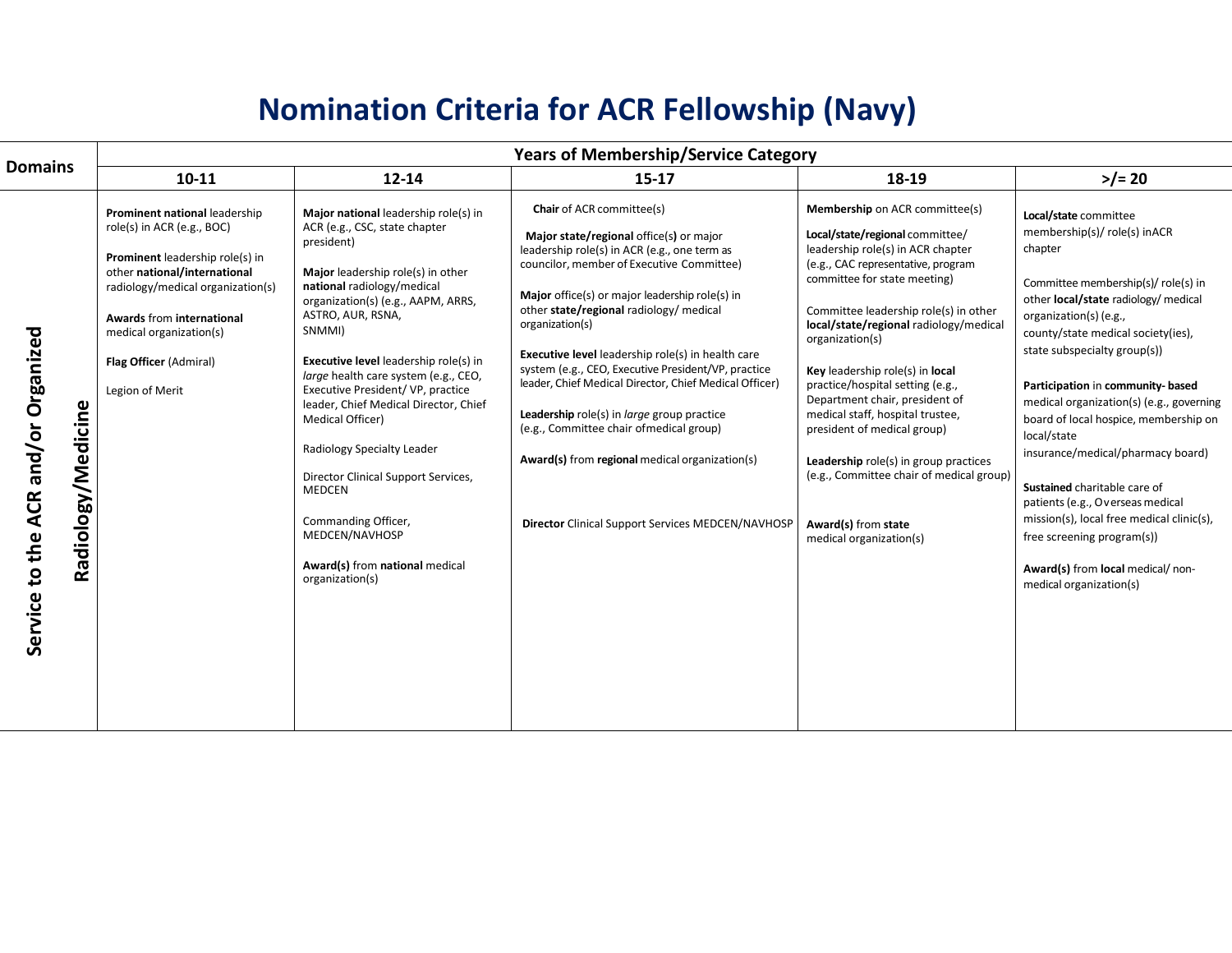| Radiology<br>$\mathbf{b}$<br>Teaching | International recognition in<br>teaching; award(s) for teaching<br>International reputation as<br>teacher evidenced by multiple<br>invited lectureships/visiting<br>professorships | National reputation as teacher<br>evidenced by invited presenter of<br>multiple refresher courses/seminars<br>and/or invited lectureships/visiting<br>professorships<br>Chair of large academic<br>Radiology/Radiation Oncology<br>department<br>National recognition in teaching;<br>awards(s) for teaching<br>Department Head, Radiology<br>MEDCEN/MTF<br>Radiology Specialty Leader<br>Specialty Leader Award<br>TSG 9 Alpha designator | Regional recognition in teaching;<br>award(s) for teaching<br>Regional reputation as teacher evidenced by<br>invited presenter of refresher<br>course(s)/seminar(s) and/or invited<br>lectureship(s)/visiting professorship(s)<br>Chair of academic Radiology/Radiation<br>Oncology department<br>Vice-Chair of largeacademic<br><b>Radiology Radiation Oncology</b><br>department<br>Department Head, MEDCEN<br><b>Assistant Department Head,</b><br>MEDCEN | <b>State</b> recognition in teaching; award(s)<br>for teaching<br><b>State</b> reputation as teacher<br>evidenced by invited presenter of<br>refresher course(s)/seminar(s)<br>and/or invited lectureship(s)/<br>visiting professorship(s)<br>Vice-Chair of academic Radiology or<br>Radiation Oncology department<br>Director of residency program or<br>fellowship program<br>Leadership position(s) in<br>academic program (e.g.,<br>division chief, section head) | Local recognition in teaching; award(s)<br>for teaching<br>Local reputation as teacher evidenced<br>by invited presenter of clinical<br>conference(s) and/or invited<br>lectureship(s)<br><b>Director</b> of medical<br>student/graduate student<br>course/program<br>Excellent service as faculty<br>member in academic setting for<br>$>15$ years<br>Participation as clinical faculty in<br>non-academic setting for > 15<br>years |
|---------------------------------------|------------------------------------------------------------------------------------------------------------------------------------------------------------------------------------|--------------------------------------------------------------------------------------------------------------------------------------------------------------------------------------------------------------------------------------------------------------------------------------------------------------------------------------------------------------------------------------------------------------------------------------------|--------------------------------------------------------------------------------------------------------------------------------------------------------------------------------------------------------------------------------------------------------------------------------------------------------------------------------------------------------------------------------------------------------------------------------------------------------------|-----------------------------------------------------------------------------------------------------------------------------------------------------------------------------------------------------------------------------------------------------------------------------------------------------------------------------------------------------------------------------------------------------------------------------------------------------------------------|---------------------------------------------------------------------------------------------------------------------------------------------------------------------------------------------------------------------------------------------------------------------------------------------------------------------------------------------------------------------------------------------------------------------------------------|
| Outstanding                           |                                                                                                                                                                                    | Order of Military Medical Merit                                                                                                                                                                                                                                                                                                                                                                                                            |                                                                                                                                                                                                                                                                                                                                                                                                                                                              |                                                                                                                                                                                                                                                                                                                                                                                                                                                                       |                                                                                                                                                                                                                                                                                                                                                                                                                                       |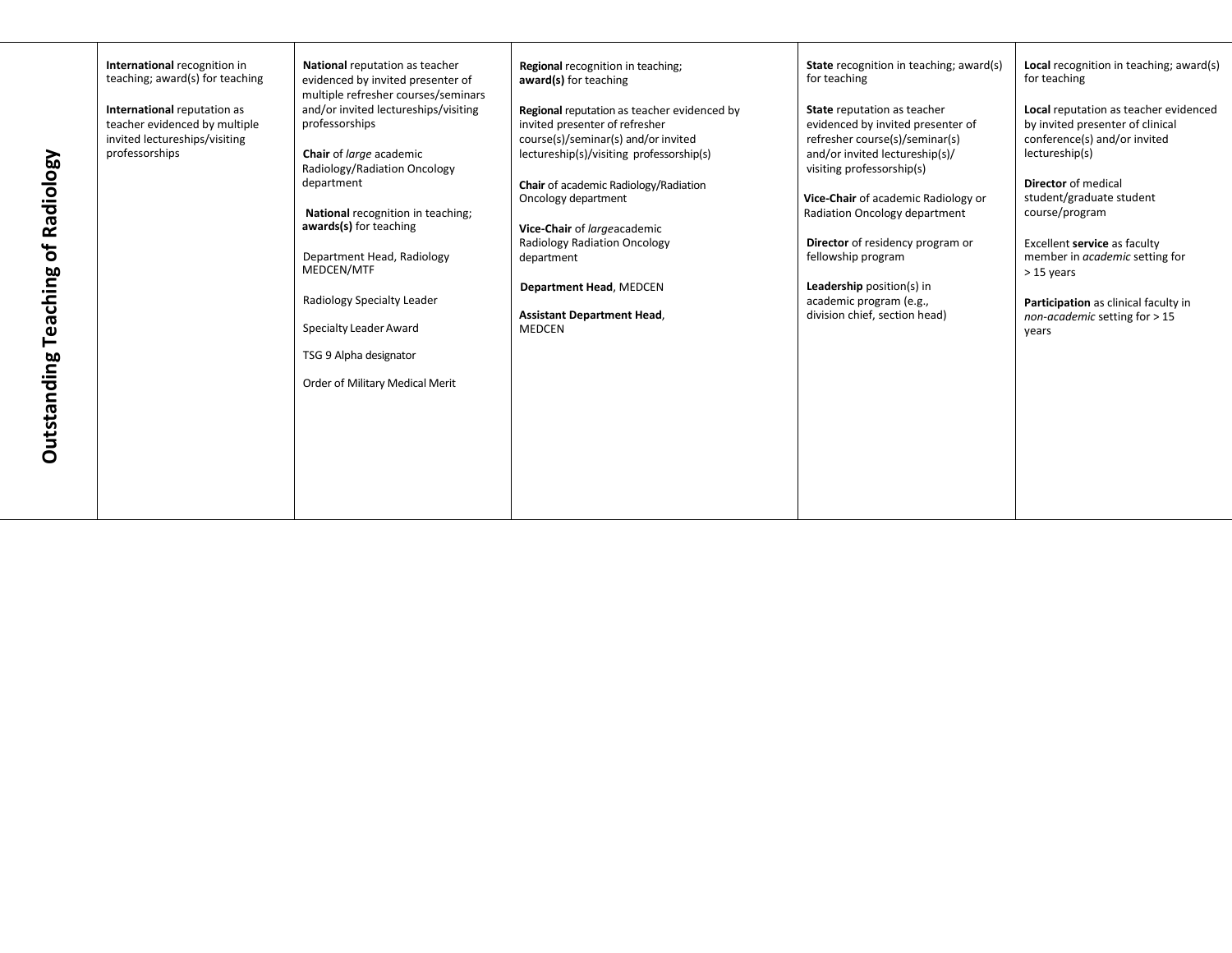| and/or<br>Radiology<br>Literature<br>Research in<br>$\overline{5}$<br>Clinical<br>Contributions<br>Significant Scientific or<br>Significant | International reputation as<br>researcher/investigator/author as<br>evidenced by works<br>presented/shared/used byothers in<br>radiological sciences/medicine<br><b>Extraordinary original</b><br>contributions to field(s) of<br>diagnostic radiology/<br>interventional radiology/nuclear<br>medicine/radiation oncology<br>and/or medical physics<br><b>USUHS Professor</b><br><b>USUHS Department Chair</b> | <b>National reputation as</b><br>researcher/investigator/author as<br>evidenced by works presented/<br>shared/used by others in<br>radiological sciences/medicine<br>Substantive original contributions to<br>field(s) of diagnostic radiology/<br>interventional radiology/nuclear<br>medicine/radiation oncology and/or<br>medical physics<br>Lead investigator on national<br>collaborative trials<br>Leadership role in national<br>Institutional Review Board (IRB)<br><b>USUHS Associate Professor</b><br>POTUS/VPOTUS/SecDef,<br>JCOS, Congress & cabinet staffer<br>Below-the-zone promotion<br>Senior Service College/War college<br>graduate/selectee<br><b>Meritorious Service Medals</b> | Regional reputation as researcher/<br>investigator/author as evidenced by works<br>presented/shared/used by others in<br>radiological sciences/medicine<br>Significant original contributions to field(s) of<br>diagnostic radiology/interventional<br>radiology/nuclear medicine/radiation<br>oncology and/or medical physics<br>Major investigator on local institutional<br>collaborative trials<br>Participant in national Institutional<br>Review Board (IRB)<br>Medical Strategic Leadership Course<br><b>USUHS Assistant Professor</b><br>Naval War College<br><b>Commendation medals</b> | State reputation as researcher/<br>investigator/author as evidenced by<br>works presented/shared/used by others<br>in radiological<br>sciences/medicine<br>Notable original contributions to field(s)<br>of diagnostic radiology/interventional<br>radiology/nuclear medicine/radiation<br>oncology and/or medical physics<br>Leadership role in local<br>Institutional Review Board (IRB) | Local reputation as researcher/<br>investigator/author as evidenced by<br>works presented/shared/used by others<br>in radiological sciences/medicine<br>Record of original contributions to<br>field(s) of diagnostic radiology/<br>interventional radiology/ nuclear<br>medicine/radiation oncology<br>and/or medical physics<br>Participant in local<br>Institutional Review Board (IRB) |
|---------------------------------------------------------------------------------------------------------------------------------------------|-----------------------------------------------------------------------------------------------------------------------------------------------------------------------------------------------------------------------------------------------------------------------------------------------------------------------------------------------------------------------------------------------------------------|------------------------------------------------------------------------------------------------------------------------------------------------------------------------------------------------------------------------------------------------------------------------------------------------------------------------------------------------------------------------------------------------------------------------------------------------------------------------------------------------------------------------------------------------------------------------------------------------------------------------------------------------------------------------------------------------------|--------------------------------------------------------------------------------------------------------------------------------------------------------------------------------------------------------------------------------------------------------------------------------------------------------------------------------------------------------------------------------------------------------------------------------------------------------------------------------------------------------------------------------------------------------------------------------------------------|--------------------------------------------------------------------------------------------------------------------------------------------------------------------------------------------------------------------------------------------------------------------------------------------------------------------------------------------------------------------------------------------|--------------------------------------------------------------------------------------------------------------------------------------------------------------------------------------------------------------------------------------------------------------------------------------------------------------------------------------------------------------------------------------------|
|---------------------------------------------------------------------------------------------------------------------------------------------|-----------------------------------------------------------------------------------------------------------------------------------------------------------------------------------------------------------------------------------------------------------------------------------------------------------------------------------------------------------------------------------------------------------------|------------------------------------------------------------------------------------------------------------------------------------------------------------------------------------------------------------------------------------------------------------------------------------------------------------------------------------------------------------------------------------------------------------------------------------------------------------------------------------------------------------------------------------------------------------------------------------------------------------------------------------------------------------------------------------------------------|--------------------------------------------------------------------------------------------------------------------------------------------------------------------------------------------------------------------------------------------------------------------------------------------------------------------------------------------------------------------------------------------------------------------------------------------------------------------------------------------------------------------------------------------------------------------------------------------------|--------------------------------------------------------------------------------------------------------------------------------------------------------------------------------------------------------------------------------------------------------------------------------------------------------------------------------------------------------------------------------------------|--------------------------------------------------------------------------------------------------------------------------------------------------------------------------------------------------------------------------------------------------------------------------------------------------------------------------------------------------------------------------------------------|